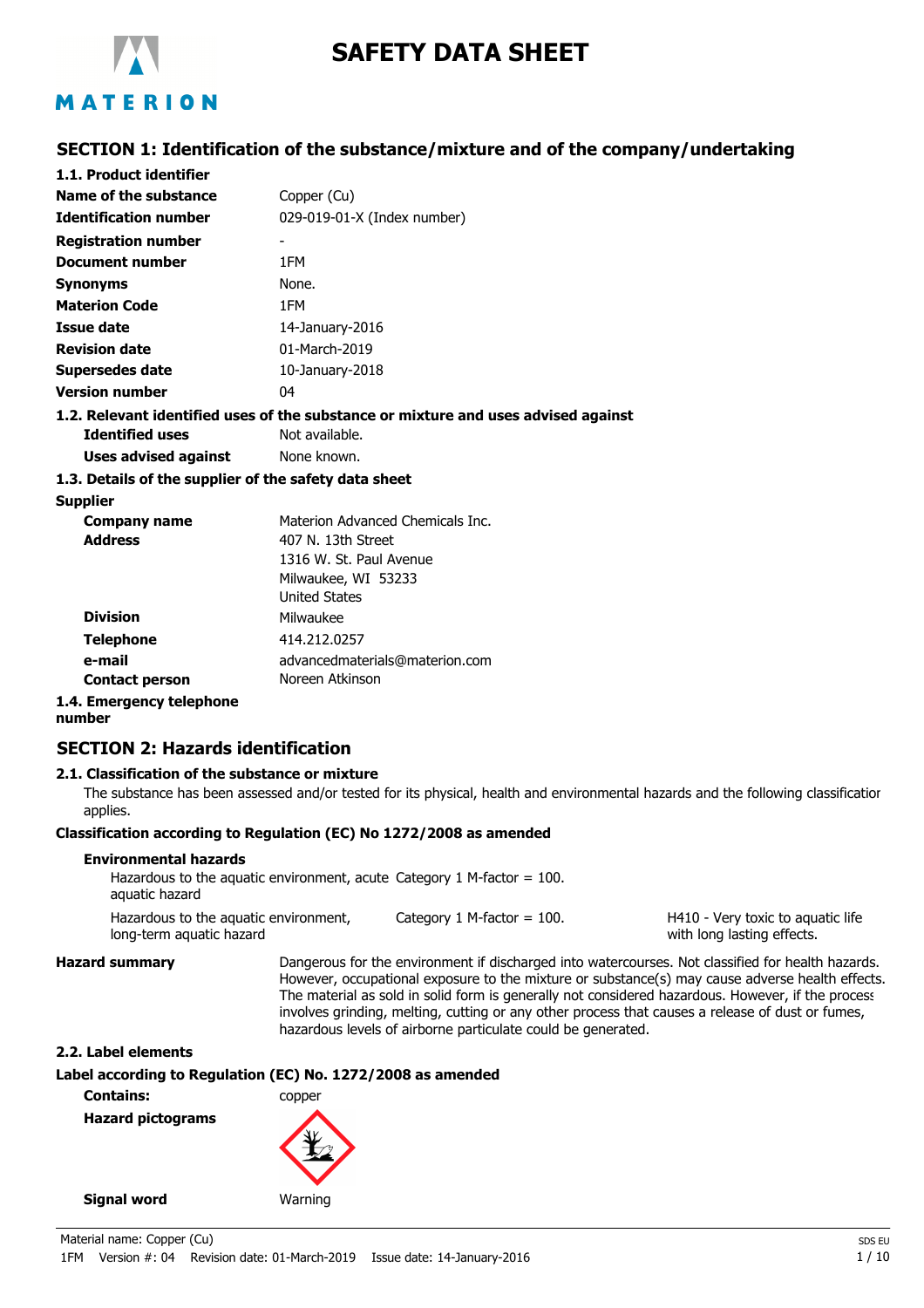| <b>Hazard statements</b>                 |                                                                                                                                                                                                                                                                       |
|------------------------------------------|-----------------------------------------------------------------------------------------------------------------------------------------------------------------------------------------------------------------------------------------------------------------------|
| H410                                     | Very toxic to aguatic life with long lasting effects.                                                                                                                                                                                                                 |
| <b>Precautionary statements</b>          |                                                                                                                                                                                                                                                                       |
| <b>Prevention</b>                        |                                                                                                                                                                                                                                                                       |
| P <sub>273</sub>                         | Avoid release to the environment.                                                                                                                                                                                                                                     |
| <b>Response</b>                          |                                                                                                                                                                                                                                                                       |
| P391                                     | Collect spillage.                                                                                                                                                                                                                                                     |
| <b>Storage</b>                           | Store away from incompatible materials.                                                                                                                                                                                                                               |
| <b>Disposal</b>                          |                                                                                                                                                                                                                                                                       |
| P501                                     | Dispose of contents/container in accordance with local/regional/national/international regulations.                                                                                                                                                                   |
| <b>Supplemental label</b><br>information | 100 % of the mixture consists of component(s) of unknown acute oral toxicity. 100 % of the<br>mixture consists of component(s) of unknown acute dermal toxicity.<br>For further information, please contact the Product Stewardship Department at $+1.800.862.4118$ . |
| 2.3. Other hazards                       | None known.                                                                                                                                                                                                                                                           |
|                                          | <b>SECTION 3: Composition/information on ingredients</b>                                                                                                                                                                                                              |

#### **3.1. Substances**

#### **General information**

| <b>Chemical name</b>   | $\frac{0}{0}$                  | No.                    | CAS-No. / EC REACH Registration No. Index No. |              | <b>Notes</b> |
|------------------------|--------------------------------|------------------------|-----------------------------------------------|--------------|--------------|
| copper                 | 100                            | 7440-50-8<br>231-159-6 | $\overline{\phantom{0}}$                      | 029-019-01-X |              |
| <b>Classification:</b> | Aquatic Chronic 1; H410(M=100) |                        |                                               |              |              |

#### **List of abbreviations and symbols that may be used above**

DSD: Directive 67/548/EEC.

CLP: Regulation No. 1272/2008.

#: This substance has been assigned Union workplace exposure limit(s).

#: This substance has been assigned Community workplace exposure limit(s).

M: M-factor

PBT: persistent, bioaccumulative and toxic substance.

vPvB: very persistent and very bioaccumulative substance.

All concentrations are in percent by weight unless ingredient is a gas. Gas concentrations are in percent by volume.

**Composition comments**

The full text for all R- and H-phrases is displayed in section 16. The full text for all H-statements is displayed in section 16.

## **SECTION 4: First aid measures**

|                     | protect themselves.                                                                          |
|---------------------|----------------------------------------------------------------------------------------------|
| General information | Ensure that medical personnel are aware of the material(s) involved, and take precautions to |

#### **4.1. Description of first aid measures**

| <b>Inhalation</b>                                                                        | Move to fresh air. Call a physician if symptoms develop or persist.                      |
|------------------------------------------------------------------------------------------|------------------------------------------------------------------------------------------|
| <b>Skin contact</b>                                                                      | Wash off with soap and water. Get medical attention if irritation develops and persists. |
| Eye contact                                                                              | Rinse with water. Get medical attention if irritation develops and persists.             |
| <b>Ingestion</b>                                                                         | Rinse mouth. Get medical attention if symptoms occur.                                    |
| 4.2. Most important<br>symptoms and effects, both<br>acute and delayed                   | Direct contact with eyes may cause temporary irritation.                                 |
| 4.3. Indication of any<br>immediate medical attention<br>and special treatment<br>needed | Treat symptomatically.                                                                   |
| <b>SECTION 5: Firefighting measures</b>                                                  |                                                                                          |

| General fire hazards                                        | No unusual fire or explosion hazards noted.                            |
|-------------------------------------------------------------|------------------------------------------------------------------------|
| 5.1. Extinguishing media<br>Suitable extinguishing<br>media | Powder. Dry sand.                                                      |
| Unsuitable extinguishing<br>media                           | Do not use water jet as an extinguisher, as this will spread the fire. |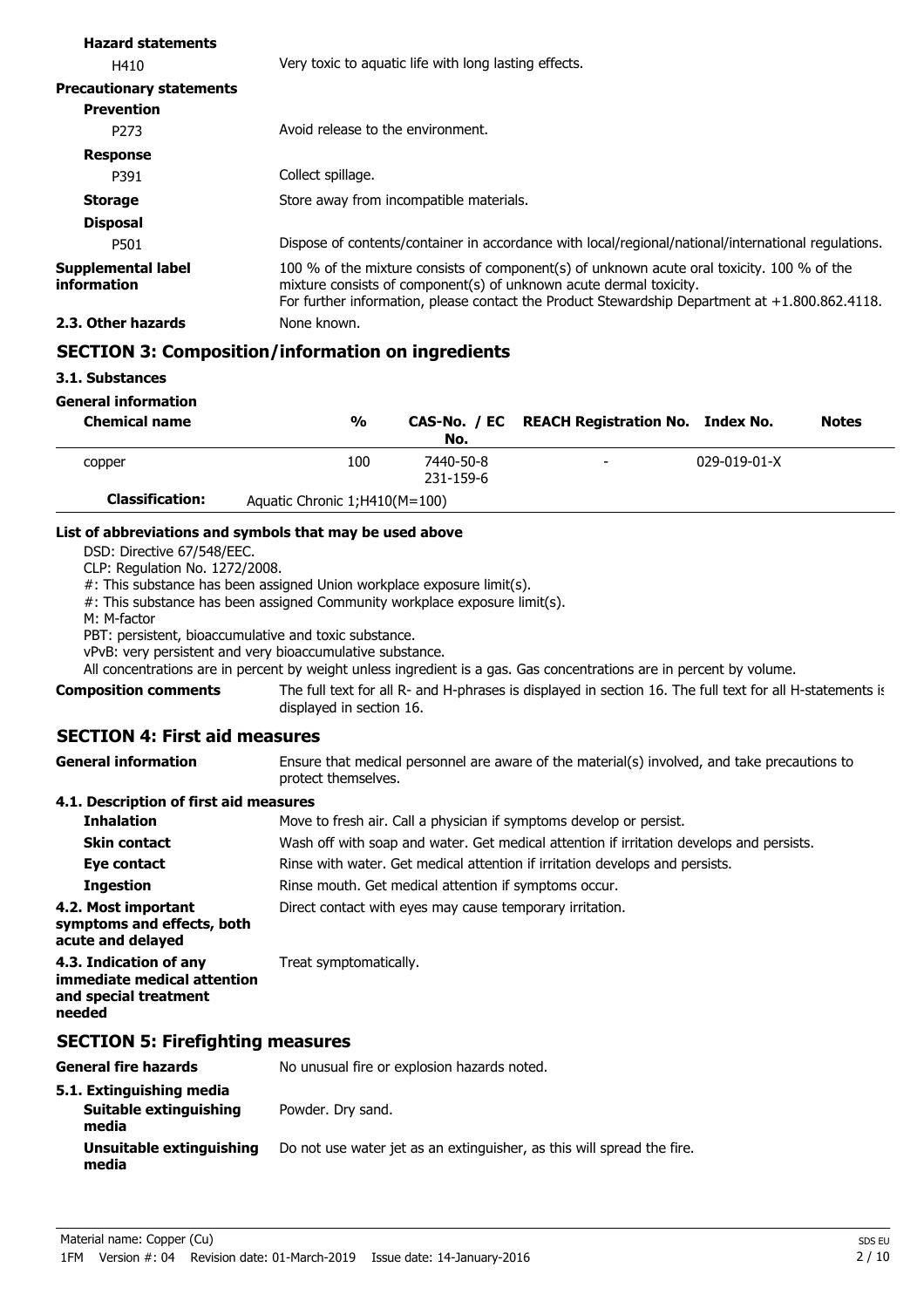| 5.2. Special hazards arising<br>from the substance or<br>mixture                           | During fire, gases hazardous to health may be formed.                                         |  |  |
|--------------------------------------------------------------------------------------------|-----------------------------------------------------------------------------------------------|--|--|
| 5.3. Advice for firefighters<br><b>Special protective</b><br>equipment for<br>firefighters | Self-contained breathing apparatus and full protective clothing must be worn in case of fire. |  |  |
| <b>Special firefighting</b><br>procedures                                                  | Move containers from fire area if you can do so without risk.                                 |  |  |
| <b>Specific methods</b>                                                                    | Use standard firefighting procedures and consider the hazards of other involved materials.    |  |  |

## **SECTION 6: Accidental release measures**

#### **6.1. Personal precautions, protective equipment and emergency procedures**

| For non-emergency<br>personnel                               | Keep unnecessary personnel away. Keep people away from and upwind of spill/leak. Wear<br>appropriate protective equipment and clothing during clean-up. Ensure adequate ventilation. Local<br>authorities should be advised if significant spillages cannot be contained. |
|--------------------------------------------------------------|---------------------------------------------------------------------------------------------------------------------------------------------------------------------------------------------------------------------------------------------------------------------------|
| For emergency<br>responders                                  | Keep unnecessary personnel away.                                                                                                                                                                                                                                          |
| 6.2. Environmental<br>precautions                            | Avoid release to the environment. Inform appropriate managerial or supervisory personnel of all<br>environmental releases. Prevent further leakage or spillage if safe to do so. Avoid discharge into<br>drains, water courses or onto the ground.                        |
| 6.3. Methods and material for<br>containment and cleaning up | The product is immiscible with water and will spread on the water surface. Prevent product from<br>entering drains. Stop the flow of material, if this is without risk. Following product recovery, flush<br>area with water.                                             |
| 6.4. Reference to other<br>sections                          | Not available.                                                                                                                                                                                                                                                            |
| CECTION 7. Hendling and stavega                              |                                                                                                                                                                                                                                                                           |

#### **SECTION 7: Handling and storage**

| 7.1. Precautions for safe<br>handling                                   | Avoid prolonged exposure. Provide adequate ventilation. Wear appropriate personal protective<br>equipment. Avoid release to the environment. Observe good industrial hygiene practices. |
|-------------------------------------------------------------------------|-----------------------------------------------------------------------------------------------------------------------------------------------------------------------------------------|
| 7.2. Conditions for safe<br>storage, including any<br>incompatibilities | Store in original tightly closed container.                                                                                                                                             |
| 7.3. Specific end use(s)                                                | Not available.                                                                                                                                                                          |

## **SECTION 8: Exposure controls/personal protection**

## **8.1. Control parameters**

## **Occupational exposure limits**

## **Austria. MAK List, OEL Ordinance (GwV), BGBl. II, no. 184/2001**

| <b>Material</b>                                                                                                                   | <b>Type</b> | <b>Value</b>       | <b>Form</b>               |
|-----------------------------------------------------------------------------------------------------------------------------------|-------------|--------------------|---------------------------|
| copper (CAS 7440-50-8)                                                                                                            | <b>MAK</b>  | 1 $mq/m3$          | Inhalable fraction.       |
|                                                                                                                                   |             | $0,1 \text{ mg/m}$ | Fume and respirable dust. |
|                                                                                                                                   | <b>STEL</b> | 4 mg/m $3$         | Inhalable fraction.       |
|                                                                                                                                   |             | $0,4$ mg/m3        | Fume and respirable dust. |
| <b>Belgium. Exposure Limit Values.</b><br><b>Material</b>                                                                         | <b>Type</b> | <b>Value</b>       | <b>Form</b>               |
| copper (CAS 7440-50-8)                                                                                                            | <b>TWA</b>  | 1 $mq/m3$          | Dust and mist.            |
|                                                                                                                                   |             | $0,2 \text{ mg/m}$ | Fume.                     |
| Bulgaria. OELs. Regulation No 13 on protection of workers against risks of exposure to chemical agents at work<br><b>Material</b> | <b>Type</b> | <b>Value</b>       |                           |
| copper (CAS 7440-50-8)                                                                                                            | TWA         | $0,1$ mg/m3        |                           |
| Croatia. Dangerous Substance Exposure Limit Values in the Workplace (ELVs), Annexes 1 and 2, Narodne Novine,<br>12 IAN            |             |                    |                           |

| <b>13/09</b><br><b>Material</b> | <b>Type</b> | <b>Value</b>        | Form           |  |
|---------------------------------|-------------|---------------------|----------------|--|
| copper (CAS 7440-50-8)          | <b>MAC</b>  | $0.21 \text{ mg/m}$ | Dust and fume. |  |
|                                 | STEL        | 2 mg/m $3$          | Dust and fume. |  |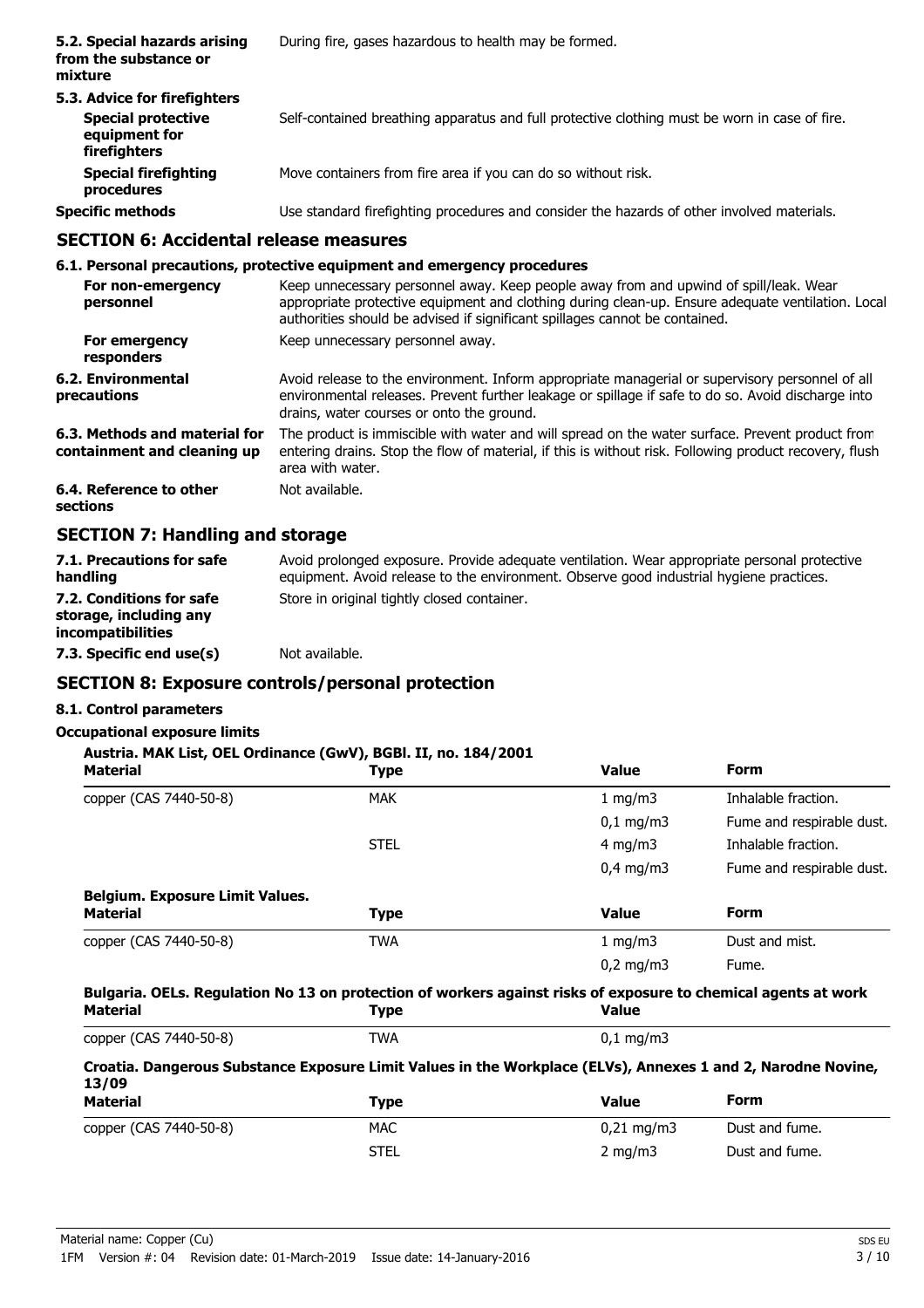|                                                                                 | Cyprus. OELs. Control of factory atmosphere and dangerous substances in factories regulation, PI 311/73, as        |                       |                                 |
|---------------------------------------------------------------------------------|--------------------------------------------------------------------------------------------------------------------|-----------------------|---------------------------------|
| amended.<br><b>Material</b>                                                     | <b>Type</b>                                                                                                        | <b>Value</b>          | <b>Form</b>                     |
| copper (CAS 7440-50-8)                                                          | <b>TWA</b>                                                                                                         | $0,2$ mg/m3           | Fume.                           |
| <b>Czech Republic. OELs. Government Decree 361</b><br><b>Material</b>           | <b>Type</b>                                                                                                        | <b>Value</b>          | <b>Form</b>                     |
| copper (CAS 7440-50-8)                                                          | Ceiling                                                                                                            | 2 mg/m $3$            | Dust.                           |
|                                                                                 |                                                                                                                    | $0,2$ mg/m $3$        | Fume.                           |
|                                                                                 | <b>TWA</b>                                                                                                         | $1$ mg/m $3$          | Dust.                           |
|                                                                                 |                                                                                                                    | $0,1$ mg/m3           | Fume.                           |
| <b>Denmark. Exposure Limit Values</b>                                           |                                                                                                                    |                       |                                 |
| <b>Material</b>                                                                 | <b>Type</b>                                                                                                        | <b>Value</b>          | <b>Form</b>                     |
| copper (CAS 7440-50-8)                                                          | <b>TLV</b>                                                                                                         | 1 mg/m3               | Dust.                           |
|                                                                                 |                                                                                                                    | $0,1$ mg/m3           | Fume.                           |
| September 2001)                                                                 | Estonia. OELs. Occupational Exposure Limits of Hazardous Substances. (Annex of Regulation No. 293 of 18            |                       |                                 |
| <b>Material</b>                                                                 | <b>Type</b>                                                                                                        | <b>Value</b>          | <b>Form</b>                     |
| copper (CAS 7440-50-8)                                                          | <b>TWA</b>                                                                                                         | 1 mg/m3               | Total dust.                     |
|                                                                                 |                                                                                                                    | $0,2$ mg/m3           | Respirable dust.                |
| <b>Finland. Workplace Exposure Limits</b><br><b>Material</b>                    | <b>Type</b>                                                                                                        | <b>Value</b>          | <b>Form</b>                     |
| copper (CAS 7440-50-8)                                                          | <b>TWA</b>                                                                                                         | $0,1$ mg/m3           | Respirable dust and/or<br>fume. |
|                                                                                 |                                                                                                                    | $0,02$ mg/m3          | Respirable.                     |
| <b>Material</b>                                                                 | France. Threshold Limit Values (VLEP) for Occupational Exposure to Chemicals in France, INRS ED 984<br><b>Type</b> | <b>Value</b>          | <b>Form</b>                     |
| copper (CAS 7440-50-8)                                                          | <b>VLE</b>                                                                                                         | 2 mg/m $3$            | Dust.                           |
| <b>Regulatory status:</b> Indicative limit (VL)                                 |                                                                                                                    |                       |                                 |
|                                                                                 | <b>VME</b>                                                                                                         | 1 mg/m3               | Dust.                           |
| <b>Regulatory status:</b> Indicative limit (VL)                                 |                                                                                                                    |                       |                                 |
|                                                                                 |                                                                                                                    | $0,2$ mg/m3           | Fume.                           |
| Regulatory status: Indicative limit (VL)                                        | Germany. DFG MAK List (advisory OELs). Commission for the Investigation of Health Hazards of Chemical              |                       |                                 |
| <b>Compounds in the Work Area (DFG)</b>                                         |                                                                                                                    |                       |                                 |
| <b>Material</b>                                                                 | <b>Type</b>                                                                                                        | <b>Value</b>          | <b>Form</b>                     |
| copper (CAS 7440-50-8)                                                          | <b>TWA</b>                                                                                                         | $0.01 \text{ mg/m}$ 3 | Respirable fraction.            |
| Greece. OELs (Decree No. 90/1999, as amended)<br><b>Material</b>                | <b>Type</b>                                                                                                        | <b>Value</b>          | <b>Form</b>                     |
| copper (CAS 7440-50-8)                                                          | <b>STEL</b>                                                                                                        | 2 mg/m $3$            | Dust.                           |
|                                                                                 | <b>TWA</b>                                                                                                         | 1 mg/m $3$            | Dust.                           |
|                                                                                 |                                                                                                                    | $0,2$ mg/m3           | Fume.                           |
| Hungary. OELs. Joint Decree on Chemical Safety of Workplaces<br><b>Material</b> | <b>Type</b>                                                                                                        | <b>Value</b>          | <b>Form</b>                     |
| copper (CAS 7440-50-8)                                                          | <b>STEL</b>                                                                                                        | 4 mg/m $3$            |                                 |
|                                                                                 |                                                                                                                    | $0,4$ mg/m3           | Smoke.                          |
|                                                                                 | <b>TWA</b>                                                                                                         | 1 mg/m3               |                                 |
|                                                                                 |                                                                                                                    | $0,1$ mg/m3           | Smoke.                          |
|                                                                                 | Iceland. OELs. Regulation 154/1999 on occupational exposure limits                                                 |                       |                                 |
| <b>Material</b>                                                                 | <b>Type</b>                                                                                                        | <b>Value</b>          | <b>Form</b>                     |
| copper (CAS 7440-50-8)                                                          | <b>TWA</b>                                                                                                         | 1 mg/m3               | Total dust.                     |
|                                                                                 |                                                                                                                    | $0,1$ mg/m3           | Respirable dust.                |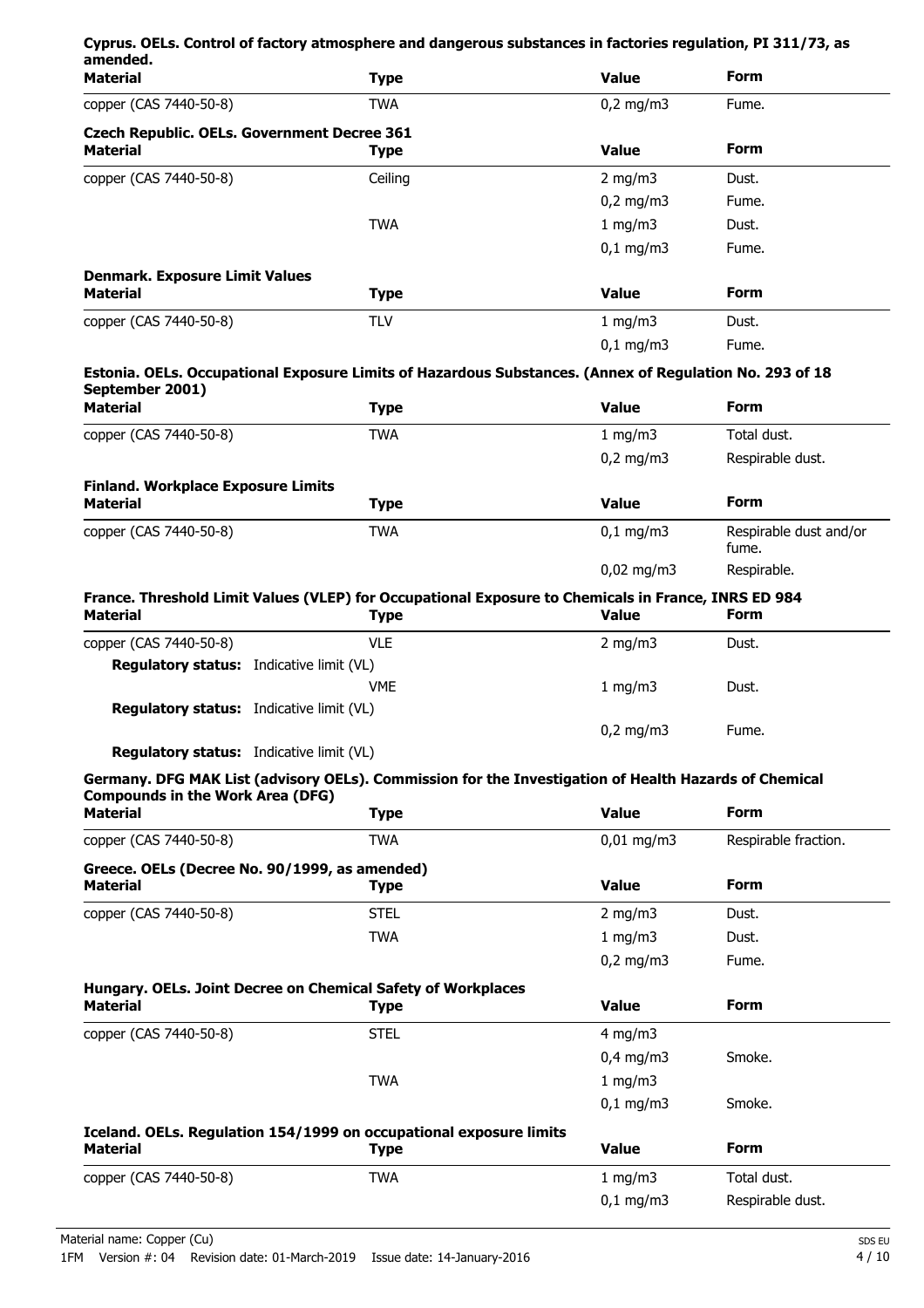| <b>Ireland. Occupational Exposure Limits</b><br><b>Material</b>                                                         | <b>Type</b> | <b>Value</b>   | Form                 |
|-------------------------------------------------------------------------------------------------------------------------|-------------|----------------|----------------------|
| copper (CAS 7440-50-8)                                                                                                  | <b>STEL</b> | $2$ mg/m $3$   | Dust and mist.       |
|                                                                                                                         | <b>TWA</b>  | 1 mg/m3        | Dust and mist.       |
|                                                                                                                         |             | $0,2$ mg/m3    | Fume.                |
| <b>Italy. Occupational Exposure Limits</b>                                                                              |             |                |                      |
| <b>Material</b>                                                                                                         | <b>Type</b> | <b>Value</b>   | Form                 |
| copper (CAS 7440-50-8)                                                                                                  | <b>TWA</b>  | $1$ mg/m $3$   | Dust and mist.       |
|                                                                                                                         |             | $0,2$ mg/m $3$ | Fume.                |
| Latvia. OELs. Occupational exposure limit values of chemical substances in work environment<br><b>Material</b>          | <b>Type</b> | <b>Value</b>   |                      |
| copper (CAS 7440-50-8)                                                                                                  | <b>STEL</b> | 1 mg/m3        |                      |
|                                                                                                                         | <b>TWA</b>  | $0,5$ mg/m3    |                      |
| Lithuania. OELs. Limit Values for Chemical Substances, General Requirements<br><b>Material</b>                          | <b>Type</b> | <b>Value</b>   | Form                 |
| copper (CAS 7440-50-8)                                                                                                  | <b>TWA</b>  | 1 mg/m3        | Inhalable fraction.  |
|                                                                                                                         |             | $0,2$ mg/m3    | Respirable fraction. |
| <b>Netherlands. OELs (binding)</b>                                                                                      |             |                |                      |
| <b>Material</b>                                                                                                         | <b>Type</b> | <b>Value</b>   | <b>Form</b>          |
| copper (CAS 7440-50-8)                                                                                                  | <b>TWA</b>  | $0,1$ mg/m3    | Inhalable fraction.  |
| Norway. Administrative Norms for Contaminants in the Workplace<br><b>Material</b>                                       | <b>Type</b> | <b>Value</b>   | <b>Form</b>          |
| copper (CAS 7440-50-8)                                                                                                  | <b>TLV</b>  | 1 mg/m3        | Dust.                |
|                                                                                                                         |             | $0,1$ mg/m3    | Fume.                |
| Ordinance of the Minister of Labour and Social Policy on 6 June 2014 on the maximum permissible concentrations          |             |                |                      |
| and intensities of harmful health factors in the work environment, Journal of Laws 2014, item 817                       |             |                |                      |
| <b>Material</b>                                                                                                         | <b>Type</b> | <b>Value</b>   |                      |
| copper (CAS 7440-50-8)                                                                                                  | <b>TWA</b>  | $0,2$ mg/m3    |                      |
| Portugal. VLEs. Norm on occupational exposure to chemical agents (NP 1796)                                              |             |                |                      |
| <b>Material</b>                                                                                                         | <b>Type</b> | <b>Value</b>   | Form                 |
| copper (CAS 7440-50-8)                                                                                                  | <b>TWA</b>  | 1 mg/m3        | Dust and mist.       |
|                                                                                                                         |             | $0,2$ mg/m3    | Fume.                |
| Romania. OELs. Protection of workers from exposure to chemical agents at the workplace                                  |             |                |                      |
| <b>Material</b>                                                                                                         | <b>Type</b> | <b>Value</b>   | <b>Form</b>          |
| copper (CAS 7440-50-8)                                                                                                  | <b>STEL</b> | $1,5$ mg/m3    | Dust.                |
|                                                                                                                         |             | $0,2$ mg/m3    | Fume.                |
|                                                                                                                         | <b>TWA</b>  | $0,5$ mg/m3    | Dust.                |
| Slovakia. OELs. Regulation No. 300/2007 concerning protection of health in work with chemical agents<br><b>Material</b> | <b>Type</b> | <b>Value</b>   | Form                 |
| copper (CAS 7440-50-8)                                                                                                  | <b>TWA</b>  | 1 mg/m3        | Inhalable fraction.  |
|                                                                                                                         |             | $0,2$ mg/m3    | Respirable fume.     |
| Slovenia. OELs. Regulations concerning protection of workers against risks due to exposure to chemicals while           |             |                |                      |
| working (Official Gazette of the Republic of Slovenia)                                                                  |             | <b>Value</b>   | <b>Form</b>          |
| <b>Material</b>                                                                                                         | <b>Type</b> |                |                      |
| copper (CAS 7440-50-8)                                                                                                  | <b>TWA</b>  | 1 mg/m3        | Inhalable fraction.  |
|                                                                                                                         |             | $0,1$ mg/m3    | Respirable fume.     |
| <b>Spain. Occupational Exposure Limits</b><br><b>Material</b>                                                           |             | <b>Value</b>   | Form                 |
|                                                                                                                         | <b>Type</b> |                |                      |
| copper (CAS 7440-50-8)                                                                                                  | <b>TWA</b>  | 1 mg/m3        | Dust and mist.       |
|                                                                                                                         |             | $0,2$ mg/m3    | Fume.                |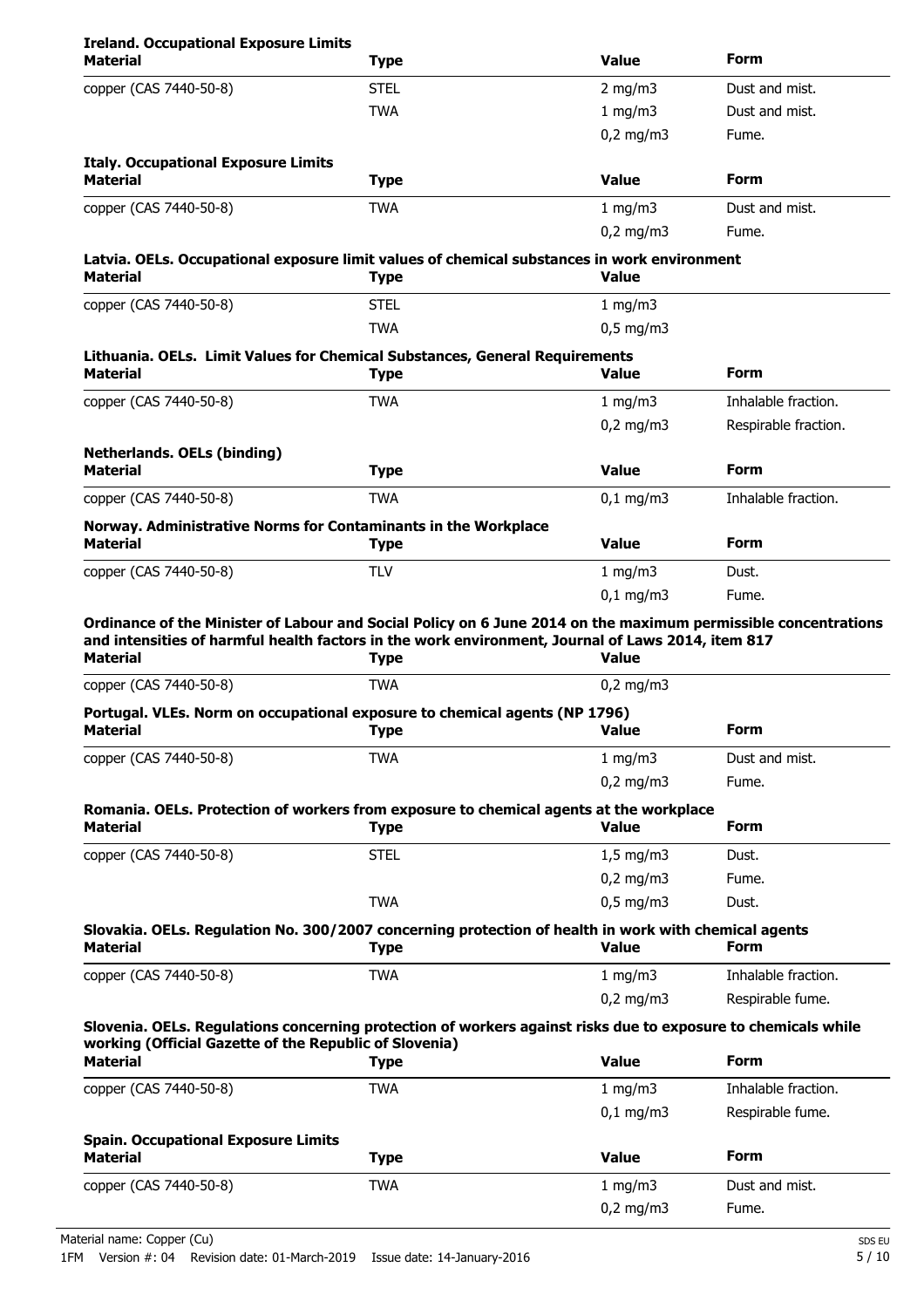| Material                                             | Sweden. OELs. Work Environment Authority (AV), Occupational Exposure Limit Values (AFS 2015:7)<br><b>Type</b>                                                                                                                                                                                                                                                                                          | <b>Value</b>                           | Form                       |  |
|------------------------------------------------------|--------------------------------------------------------------------------------------------------------------------------------------------------------------------------------------------------------------------------------------------------------------------------------------------------------------------------------------------------------------------------------------------------------|----------------------------------------|----------------------------|--|
| copper (CAS 7440-50-8)                               | <b>TWA</b>                                                                                                                                                                                                                                                                                                                                                                                             | $0,01$ mg/m3                           | Respirable dust.           |  |
| Switzerland. SUVA Grenzwerte am Arbeitsplatz         |                                                                                                                                                                                                                                                                                                                                                                                                        |                                        |                            |  |
| <b>Material</b>                                      | <b>Type</b>                                                                                                                                                                                                                                                                                                                                                                                            | <b>Value</b>                           | <b>Form</b>                |  |
| copper (CAS 7440-50-8)                               | <b>STEL</b>                                                                                                                                                                                                                                                                                                                                                                                            | $0,2$ mg/m3                            | Inhalable fraction.        |  |
|                                                      | TWA                                                                                                                                                                                                                                                                                                                                                                                                    | $0,1$ mg/m3                            | Inhalable fraction.        |  |
| UK. EH40 Workplace Exposure Limits (WELs)            |                                                                                                                                                                                                                                                                                                                                                                                                        |                                        |                            |  |
| <b>Material</b>                                      | <b>Type</b>                                                                                                                                                                                                                                                                                                                                                                                            | <b>Value</b>                           | <b>Form</b>                |  |
| copper (CAS 7440-50-8)                               | <b>STEL</b>                                                                                                                                                                                                                                                                                                                                                                                            | $2$ mg/m $3$                           | Inhalable dusts and mists. |  |
|                                                      | <b>TWA</b>                                                                                                                                                                                                                                                                                                                                                                                             | 1 mg/m3                                | Inhalable dusts and mists. |  |
|                                                      |                                                                                                                                                                                                                                                                                                                                                                                                        | $0,2$ mg/m3                            | Fume.                      |  |
| <b>Biological limit values</b>                       | No biological exposure limits noted for the ingredient(s).                                                                                                                                                                                                                                                                                                                                             |                                        |                            |  |
| <b>Recommended monitoring</b><br>procedures          |                                                                                                                                                                                                                                                                                                                                                                                                        | Follow standard monitoring procedures. |                            |  |
| <b>Derived no effect levels</b><br>(DNELs)           | Not available.                                                                                                                                                                                                                                                                                                                                                                                         |                                        |                            |  |
| <b>Predicted no effect</b><br>concentrations (PNECs) | Not available.                                                                                                                                                                                                                                                                                                                                                                                         |                                        |                            |  |
| 8.2. Exposure controls                               |                                                                                                                                                                                                                                                                                                                                                                                                        |                                        |                            |  |
| <b>Appropriate engineering</b><br>controls           | Good general ventilation (typically 10 air changes per hour) should be used. Ventilation rates should<br>be matched to conditions. If applicable, use process enclosures, local exhaust ventilation, or other<br>engineering controls to maintain airborne levels below recommended exposure limits. If exposure<br>limits have not been established, maintain airborne levels to an acceptable level. |                                        |                            |  |
|                                                      | Individual protection measures, such as personal protective equipment                                                                                                                                                                                                                                                                                                                                  |                                        |                            |  |
| <b>General information</b>                           | Personal protection equipment should be chosen according to the CEN standards and in discussion<br>with the supplier of the personal protective equipment.                                                                                                                                                                                                                                             |                                        |                            |  |
| <b>Eye/face protection</b>                           | Wear safety glasses with side shields (or goggles).                                                                                                                                                                                                                                                                                                                                                    |                                        |                            |  |
| <b>Skin protection</b>                               |                                                                                                                                                                                                                                                                                                                                                                                                        |                                        |                            |  |
| - Hand protection                                    | Wear appropriate chemical resistant gloves.                                                                                                                                                                                                                                                                                                                                                            |                                        |                            |  |
| - Other                                              | Wear suitable protective clothing.                                                                                                                                                                                                                                                                                                                                                                     |                                        |                            |  |
| <b>Respiratory protection</b>                        | In case of insufficient ventilation, wear suitable respiratory equipment.                                                                                                                                                                                                                                                                                                                              |                                        |                            |  |
| <b>Thermal hazards</b>                               | Wear appropriate thermal protective clothing, when necessary.                                                                                                                                                                                                                                                                                                                                          |                                        |                            |  |
| <b>Hygiene measures</b>                              | Always observe good personal hygiene measures, such as washing after handling the material and<br>before eating, drinking, and/or smoking. Routinely wash work clothing and protective equipment to<br>remove contaminants.                                                                                                                                                                            |                                        |                            |  |
| <b>Environmental exposure</b><br>controls            | Inform appropriate managerial or supervisory personnel of all environmental releases.                                                                                                                                                                                                                                                                                                                  |                                        |                            |  |

## **SECTION 9: Physical and chemical properties**

## **9.1. Information on basic physical and chemical properties**

| Appearance                                 |                     |
|--------------------------------------------|---------------------|
| <b>Physical state</b>                      | Solid.              |
| Form                                       | Solid.              |
| Colour                                     | Not available.      |
| Odour                                      | Not available.      |
| <b>Odour threshold</b>                     | Not available.      |
| рH                                         | Not available.      |
| <b>Melting point/freezing point</b>        | 1083 °C (1981,4 °F) |
| Initial boiling point and<br>boiling range | 2595 °C (4703 °F)   |
| Flash point                                | Not available.      |
| <b>Evaporation rate</b>                    | Not available.      |
| Flammability (solid, gas)                  | Not available.      |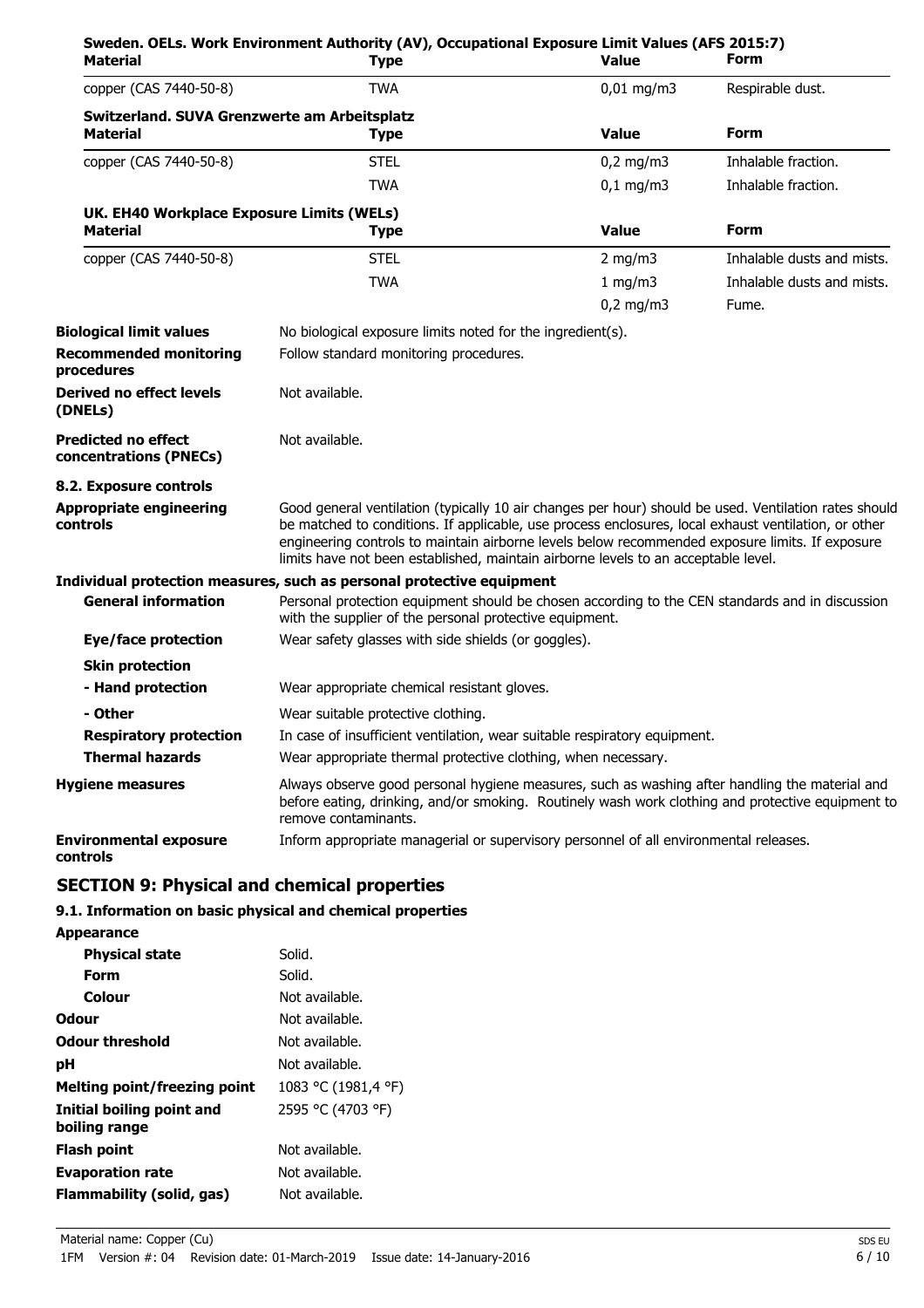## **Upper/lower flammability or explosive limits**

| Flammability limit - lower Not available.<br>(%)  |                                 |
|---------------------------------------------------|---------------------------------|
| <b>Flammability limit -</b><br>upper $(\%)$       | Not available.                  |
| Vapour pressure                                   | < 0,0000001 kPa (25 °C (77 °F)) |
| <b>Vapour density</b>                             | Not available.                  |
| <b>Relative density</b>                           | Not available.                  |
| Solubility(ies)                                   |                                 |
| Solubility (water)                                | Insoluble                       |
| <b>Partition coefficient</b><br>(n-octanol/water) | Not available.                  |
| <b>Auto-ignition temperature</b>                  | Not available.                  |
| <b>Decomposition temperature</b>                  | Not available.                  |
| Viscosity                                         | Not available.                  |
| <b>Explosive properties</b>                       | Not explosive.                  |
| <b>Oxidising properties</b>                       | Not oxidising.                  |
| 9.2. Other information                            |                                 |
| <b>Density</b>                                    | 8,94 g/cm3 estimated            |
| Molecular formula                                 | Cu                              |
| <b>Molecular weight</b>                           | $63,55$ g/mol                   |
| <b>Specific gravity</b>                           | 8,94                            |
|                                                   |                                 |

## **SECTION 10: Stability and reactivity**

| 10.1. Reactivity<br>10.2. Chemical stability | The product is stable and non-reactive under normal conditions of use, storage and transport<br>Material is stable under normal conditions. |
|----------------------------------------------|---------------------------------------------------------------------------------------------------------------------------------------------|
| 10.3. Possibility of hazardous<br>reactions  | No dangerous reaction known under conditions of normal use.                                                                                 |
| 10.4. Conditions to avoid                    | Contact with incompatible materials.                                                                                                        |
| 10.5. Incompatible materials                 | Strong oxidising agents.                                                                                                                    |
| 10.6. Hazardous<br>decomposition products    | No hazardous decomposition products are known.                                                                                              |

## **SECTION 11: Toxicological information**

| <b>General information</b>                      | Occupational exposure to the substance or mixture may cause adverse effects.                                           |
|-------------------------------------------------|------------------------------------------------------------------------------------------------------------------------|
| <b>Information on likely routes of exposure</b> |                                                                                                                        |
| <b>Inhalation</b>                               | Prolonged inhalation may be harmful.                                                                                   |
| <b>Skin contact</b>                             | No adverse effects due to skin contact are expected.                                                                   |
| Eye contact                                     | Direct contact with eyes may cause temporary irritation.                                                               |
| <b>Ingestion</b>                                | May cause discomfort if swallowed. However, ingestion is not likely to be a primary route of<br>occupational exposure. |
| <b>Symptoms</b>                                 | Exposure may cause temporary irritation, redness, or discomfort.                                                       |
| 11.1. Information on toxicological effects      |                                                                                                                        |
| <b>Acute toxicity</b>                           | Not known.                                                                                                             |
| <b>Skin corrosion/irritation</b>                | Due to partial or complete lack of data the classification is not possible.                                            |
| Serious eye damage/eye<br>irritation            | Due to partial or complete lack of data the classification is not possible.                                            |
| <b>Respiratory sensitisation</b>                | Due to partial or complete lack of data the classification is not possible.                                            |
| <b>Skin sensitisation</b>                       | Due to partial or complete lack of data the classification is not possible.                                            |
| <b>Germ cell mutagenicity</b>                   | Due to partial or complete lack of data the classification is not possible.                                            |
| Carcinogenicity                                 | Due to partial or complete lack of data the classification is not possible.                                            |
| at work (as amended)                            | Hungary. 26/2000 EüM Ordinance on protection against and preventing risk relating to exposure to carcinogens           |
| Not listed.                                     |                                                                                                                        |
| <b>Reproductive toxicity</b>                    | Due to partial or complete lack of data the classification is not possible.                                            |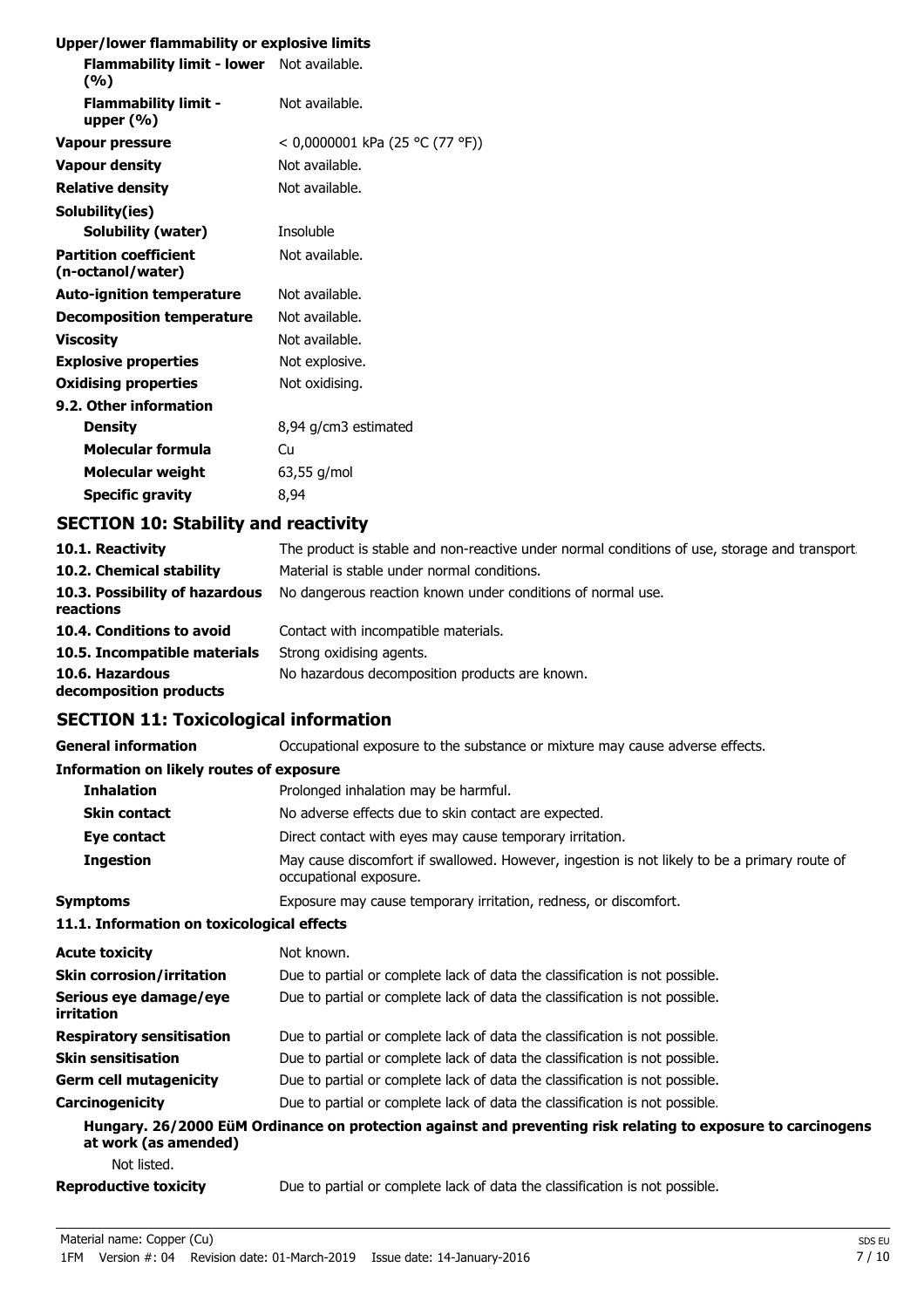| Specific target organ toxicity<br>- single exposure   | Due to partial or complete lack of data the classification is not possible. |
|-------------------------------------------------------|-----------------------------------------------------------------------------|
| Specific target organ toxicity<br>- repeated exposure | Due to partial or complete lack of data the classification is not possible. |
| <b>Aspiration hazard</b>                              | Due to partial or complete lack of data the classification is not possible. |
| Mixture versus substance<br>information               | No information available.                                                   |
| <b>Other information</b>                              | Not available.                                                              |

## **SECTION 12: Ecological information**

| 12.1. Toxicity                                            | Very toxic to aquatic life with long lasting effects.                                                                                                                                                                  |                                                                              |                      |  |
|-----------------------------------------------------------|------------------------------------------------------------------------------------------------------------------------------------------------------------------------------------------------------------------------|------------------------------------------------------------------------------|----------------------|--|
| <b>Product</b>                                            |                                                                                                                                                                                                                        | <b>Species</b>                                                               | <b>Test Results</b>  |  |
| copper (CAS 7440-50-8)                                    |                                                                                                                                                                                                                        |                                                                              |                      |  |
| <b>Aquatic</b>                                            |                                                                                                                                                                                                                        |                                                                              |                      |  |
| Crustacea                                                 | <b>EC50</b>                                                                                                                                                                                                            | Water flea (Daphnia magna)                                                   | 0,036 mg/l, 48 hours |  |
| Fish                                                      | <b>LC50</b>                                                                                                                                                                                                            | Fathead minnow (Pimephales promelas) 0,0319 - 0,0544 mg/l, 96 hours          |                      |  |
|                                                           |                                                                                                                                                                                                                        | * Estimates for product may be based on additional component data not shown. |                      |  |
| 12.2. Persistence and<br>degradability                    |                                                                                                                                                                                                                        | No data is available on the degradability of this product.                   |                      |  |
| 12.3. Bioaccumulative<br>potential                        |                                                                                                                                                                                                                        | No data available.                                                           |                      |  |
| <b>Partition coefficient</b><br>n-octanol/water (log Kow) | Not available.                                                                                                                                                                                                         |                                                                              |                      |  |
| <b>Bioconcentration factor (BCF)</b>                      | Not available.                                                                                                                                                                                                         |                                                                              |                      |  |
| 12.4. Mobility in soil                                    |                                                                                                                                                                                                                        | No data available.                                                           |                      |  |
| 12.5. Results of PBT and<br>vPvB assessment               |                                                                                                                                                                                                                        | Not a PBT or yPvB substance or mixture.                                      |                      |  |
| 12.6. Other adverse effects                               | No other adverse environmental effects (e.g. ozone depletion, photochemical ozone creation<br>potential, endocrine disruption, global warming potential) are expected from this component.                             |                                                                              |                      |  |
| 12.7. Additional information                              |                                                                                                                                                                                                                        |                                                                              |                      |  |
| Estonia Dangerous substances in groundwater Data          |                                                                                                                                                                                                                        |                                                                              |                      |  |
| copper (CAS 7440-50-8)                                    | Copper (Cu) 1000 ug/l<br>Copper (Cu) 15 ug/l                                                                                                                                                                           |                                                                              |                      |  |
| Estonia Dangerous substances in soil Data                 |                                                                                                                                                                                                                        |                                                                              |                      |  |
| copper (CAS 7440-50-8)                                    |                                                                                                                                                                                                                        | Copper (Cu) 100 mg/kg<br>Copper (Cu) 150 mg/kg<br>Copper (Cu) 500 mg/kg      |                      |  |
| <b>SECTION 13: Disposal considerations</b>                |                                                                                                                                                                                                                        |                                                                              |                      |  |
| 13.1. Waste treatment methods                             |                                                                                                                                                                                                                        |                                                                              |                      |  |
| <b>Residual waste</b>                                     | Dispose of in accordance with local regulations. Empty containers or liners may retain some product<br>residues. This material and its container must be disposed of in a safe manner (see: Disposal<br>instructions). |                                                                              |                      |  |
| <b>Contaminated packaging</b>                             | Since emptied containers may retain product residue, follow label warnings even after container is<br>emptied. Empty containers should be taken to an approved waste handling site for recycling or<br>disposal.       |                                                                              |                      |  |

**EU waste code** The Waste code should be assigned in discussion between the user, the producer and the waste disposal company. Collect and reclaim or dispose in sealed containers at licensed waste disposal site. Do not allow this material to drain into sewers/water supplies. Do not contaminate ponds, waterways or ditches with chemical or used container. Dispose of contents/container in accordance with **Disposal methods/information**

**Special precautions** Dispose in accordance with all applicable regulations.

local/regional/national/international regulations.

## **SECTION 14: Transport information**

#### **ADR**

14.1. - 14.6.: Not regulated as dangerous goods.

# **RID**

14.1. - 14.6.: Not regulated as dangerous goods.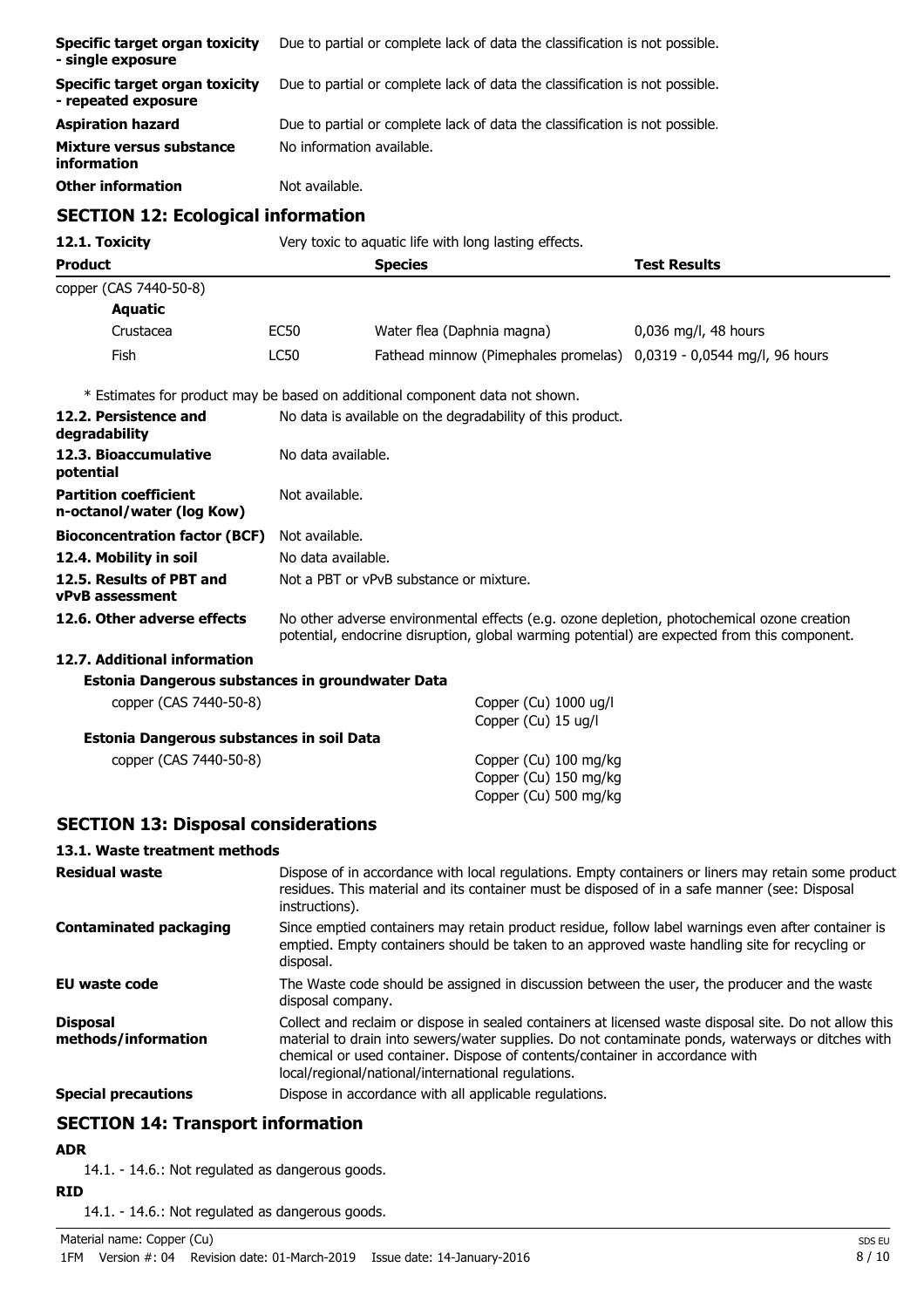## **ADN**

14.1. - 14.6.: Not regulated as dangerous goods.

**IATA**

14.1. - 14.6.: Not regulated as dangerous goods.

## **IMDG**

14.1. - 14.6.: Not regulated as dangerous goods.

## **SECTION 15: Regulatory information**

#### **15.1. Safety, health and environmental regulations/legislation specific for the substance or mixture**

#### **EU regulations**

**Regulation (EC) No. 1005/2009 on substances that deplete the ozone layer, Annex I and II, as amended** Not listed.

**Regulation (EC) No. 850/2004 On persistent organic pollutants, Annex I as amended**

Not listed.

**Regulation (EU) No. 649/2012 concerning the export and import of dangerous chemicals, Annex I, Part 1 as amended**

Not listed.

**Regulation (EU) No. 649/2012 concerning the export and import of dangerous chemicals, Annex I, Part 2 as amended**

Not listed.

**Regulation (EU) No. 649/2012 concerning the export and import of dangerous chemicals, Annex I, Part 3 as amended**

Not listed.

**Regulation (EU) No. 649/2012 concerning the export and import of dangerous chemicals, Annex V as amended** Not listed.

**Regulation (EC) No. 166/2006 Annex II Pollutant Release and Transfer Registry, as amended** copper (CAS 7440-50-8)

**Regulation (EC) No. 1907/2006, REACH Article 59(10) Candidate List as currently published by ECHA** Not listed.

## **Authorisations**

**Regulation (EC) No. 1907/2006, REACH Annex XIV Substances subject to authorization, as amended** Not listed.

## **Restrictions on use**

**Regulation (EC) No. 1907/2006, REACH Annex XVII Substances subject to restriction on marketing and use as amended**

Not listed.

**Directive 2004/37/EC: on the protection of workers from the risks related to exposure to carcinogens and mutagens at work, as amended.**

Not listed.

#### **Other EU regulations**

**Directive 2012/18/EU on major accident hazards involving dangerous substances, as amended** copper (CAS 7440-50-8)

| <b>Other regulations</b>            | The product is classified and labelled in accordance with Regulation (EC) 1272/2008 (CLP<br>Regulation) as amended. This Safety Data Sheet complies with the requirements of Regulation (EC)<br>No 1907/2006, as amended. |
|-------------------------------------|---------------------------------------------------------------------------------------------------------------------------------------------------------------------------------------------------------------------------|
| <b>National regulations</b>         | Follow national regulation for work with chemical agents.                                                                                                                                                                 |
| 15.2. Chemical safety<br>assessment | No Chemical Safety Assessment has been carried out.                                                                                                                                                                       |

## **SECTION 16: Other information**

| <b>List of abbreviations</b>                                                           | Not available.                                            |
|----------------------------------------------------------------------------------------|-----------------------------------------------------------|
| <b>References</b>                                                                      | Not available.                                            |
| <b>Information on evaluation</b><br>method leading to the<br>classification of mixture | Not applicable.                                           |
| <b>Training information</b>                                                            | Follow training instructions when handling this material. |